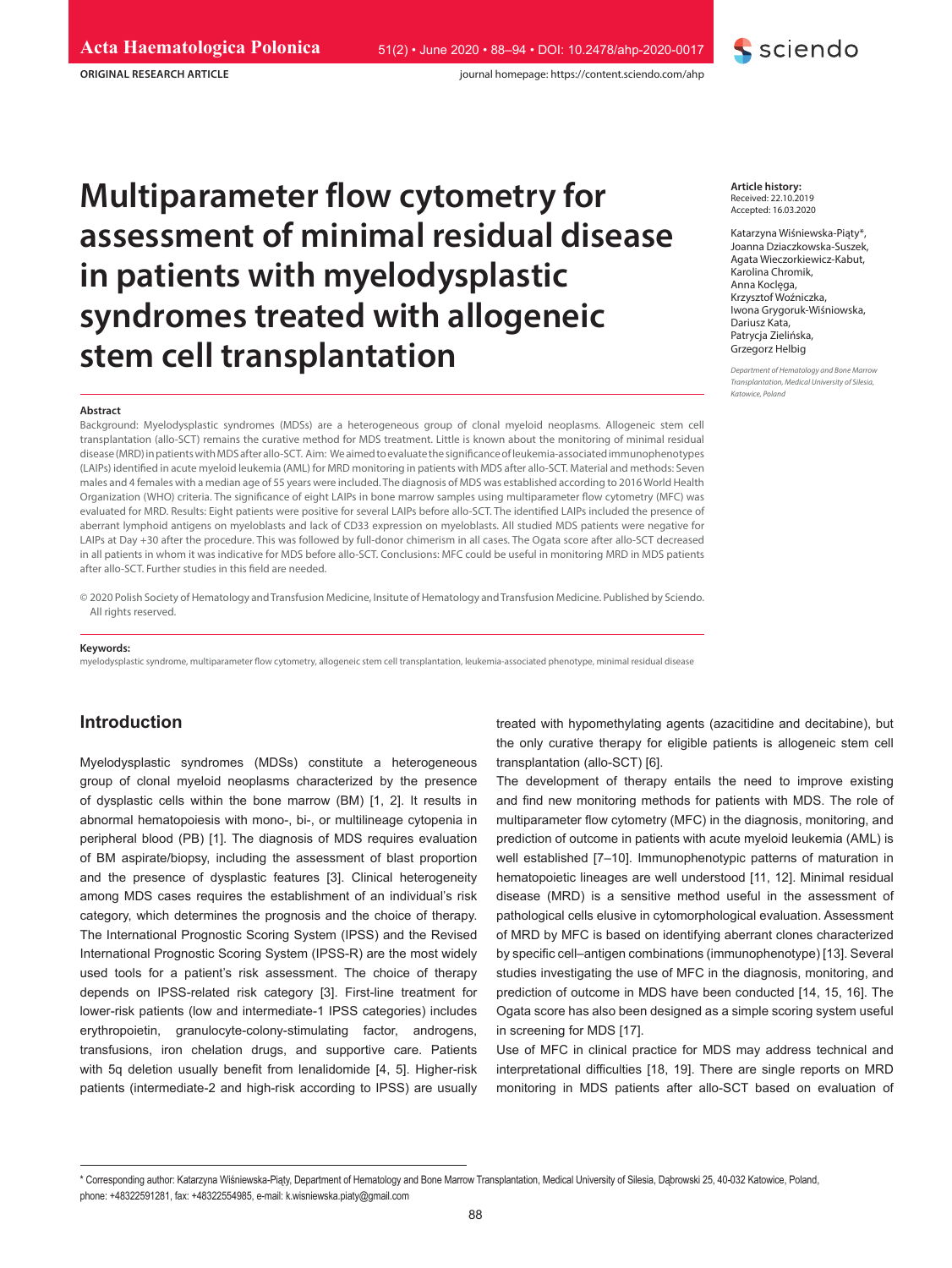posttransplant chimerism and mutational status [20, 21]. Data on MFC use for MRD monitoring after allo-SCT in this group of patients are sparse [22, 23].

The aim of the study was to evaluate the utility of leukemia-associated immunophenotypes (LAIPs) identified in AML for MRD monitoring in patients with MDS treated with allo-SCT.

### **Patients**

The preliminary analysis involved 11 patients who underwent allo-SCT at the Department of Hematology and Bone Marrow Transplantation, Silesian Medical University Poland, between March 2017 and July 2018. We evaluated seven males and four females

| <b>Number of analyzed patients (%)</b>                           | 11 (100)    |
|------------------------------------------------------------------|-------------|
| Gender                                                           |             |
| Male (%)                                                         | 7(64)       |
| Female (%)                                                       | 4(36)       |
| Median age at diagnosis, years (range)                           | 55 (39-65)  |
| Median age at allo-SCT, years (range)                            | 55 (40-66)  |
| Diagnosis, number (%)                                            |             |
| MDS-SLD                                                          | 1(9)        |
| MDS-MLD                                                          | 2(18)       |
| MDS-EB-1                                                         | 1(9)        |
| MDS-EB-2                                                         | 7(64)       |
| Disease risk category, number (%)                                |             |
| <b>IPSS-R</b>                                                    |             |
| Very low                                                         | 1(9)        |
| Low                                                              | 1(9)        |
| Intermediate                                                     | 4(36)       |
| High                                                             | 3(27)       |
| Very high                                                        | 2(18)       |
| Disease status at allo-SCT, number (%)                           |             |
| MDS-SLD                                                          | 1(9)        |
| MDS-MLD                                                          | 4 (36)      |
| MDS-EB-1                                                         | 2(18)       |
| MDS-EB-2                                                         | 4 (36)      |
| Transfusion dependency, number (%)                               | 10 (90)     |
| Cytopenia before allo-SCT, number (%)                            | 9(81)       |
| 1-lineage                                                        | 2(18)       |
| 2-lineage                                                        | 5(45)       |
| 3-lineage                                                        | 2(18)       |
| Blast percentage in PB before transplantation, median<br>(range) | $0(0-7)$    |
| Blast percentage in BM before transplantation, median<br>(range) | $5.5(0-16)$ |

*MDS-SLD – myelodysplastic syndrome with single lineage dysplasia; MDS-MLD – myelodysplastic syndrome with multilineage dysplasia; MDS-EB – myelodysplastic syndrome with excess; IPSS-R – Revised International Prognostic Scoring Systeml; allo-SCT – allogeneic stem cell transplantation; PB – peripheral blood; BM – bone marrow*

aged between 40 and 66 years (median age: 55 years). All patients signed informed consent before entering the study. The diagnosis of MDS was established according to the revised 2016 World Health Organization (WHO) classification criteria [1]. The disease-risk category was assessed by IPSS-R. Ten patients were treated with one (n = 7), two (n = 3), or three (n = 1) lines of therapy. The therapy was based on corticosteroids and androgens ( $n = 3$ ), azacitidine  $(n = 3)$ , and intensive chemotherapy protocols for AML  $(n = 6)$ . Patients' characteristics are listed in table I.

The choice of conditioning regimen was dependent on patient's age, performance status, and comorbidities. Transplantation details are included in table II.

| 11 (100) |  |  |
|----------|--|--|
|          |  |  |
| 1(9)     |  |  |
| 7(64)    |  |  |
| 3(27)    |  |  |
|          |  |  |
| 11 (100) |  |  |
|          |  |  |
| 6(54)    |  |  |
| 5(45)    |  |  |
| 1(9)     |  |  |
| 5(45)    |  |  |
| 5(45)    |  |  |
|          |  |  |
| 10(91)   |  |  |
| 1(9)     |  |  |
|          |  |  |

*Table II. Transplantation procedure details*

*BuCy – busulfan plus cyclophosphamide; BuFlu – busulfan plus fludarabine; TreoFlu – treosulfan plus fludarabine; GvHD – graft-versus-host disease; CsA + Mtx – cyclosporine plus methotrexate; CsA + MM – cyclosporine plus mycophenolate mofetil* 

# **Material and methods**

MRD was evaluated by MFC using BM samples collected in ethylenediaminetetraacetic acid (EDTA) tubes after obtaining informed consent from 11 patients with MDS [at two time points  $-$  before and at Day +30 after allo-HSCT (n = 11)]. Staining with monoclonal antibodies (moAb) was made after erythrocyte lysis procedure. The evaluation or MRD was done immediately after moAb staining. The analysis was performed on eight-color flow cytometer FACS Canto II with FACS Diva program (Becton-Dickinson, USA). The analysis was performed according to European LeukemiaNet recommendations on minimum 500,000 CD45+ cells [24]. All moAbs and isotype-matched negative control were produced by Becton-Dickinson (San Jose, USA). The percentage of CD34+ myeloblasts, B-cell precursors among CD34+ cells, and lymphocytes/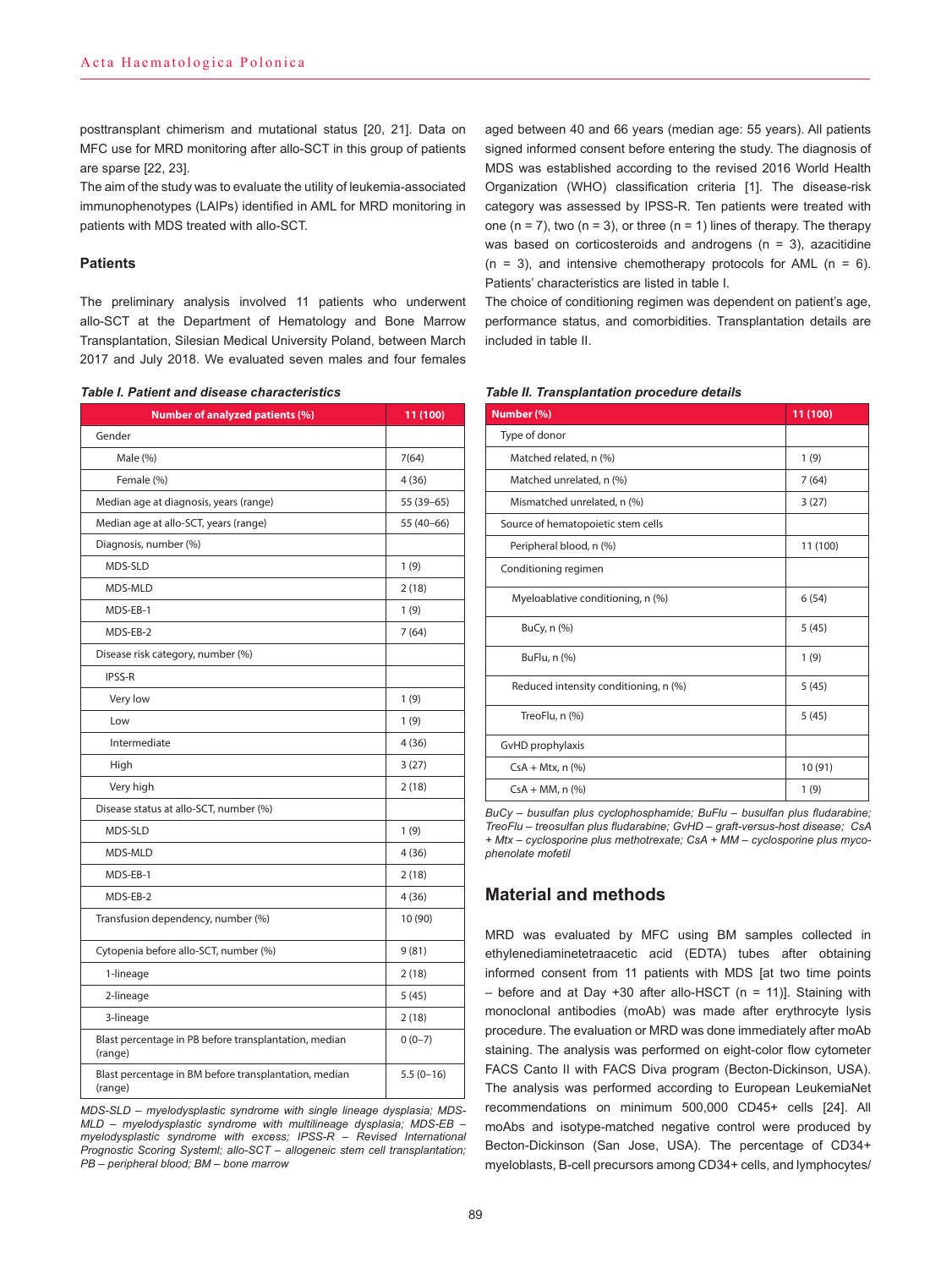myeloblasts CD45+ ratio, as well as granulocytes-to-lymphocytes side scatter (SSC) peak ratio, was assessed to evaluate the Ogata score for each patient before allo-HSCT [25].

The antigens aberrantly expressed on myeloblasts (CD2, CD7, CD56, CD13+CD33-) were identified within CD45<sup>dim</sup> SSC<sup>low/int</sup> CD34+ and CD45<sup>dim</sup> SSC<sup>low/int</sup> CD34-CD117+cell compartments [18]. The expression of aberrant antigens on myeloid progenitors >30% was considered as a positive result. The myeloblast gating strategy is shown in figure 1.

The MRD analysis was conducted by evaluation of expression of selected aberrant lymphoid antigens (CD2, CD7, CD22, and CD56) on CD34+ myeloblasts and lack of expression of CD33 on CD13+CD34+ myeloblasts, which were found in AML [9, 24, 25]. All the analyzed aberrant immunophenotypes, i.e., LAIPs, are highly specific for myeloblast identification: their expression in healthy or regenerative BM is <0.1% [25]. MRD results >0.1% (>1/1,000 total BM cells) are considered positive [9]. Detected immunophenotypes used for MRD evaluation are shown in table III.

The gating strategy was based on identifying CD34+ cells within CD45dim SSC<sup>low/int</sup> and then distinguishing the percentage of CD13+CD7+, CD13+CD33-, CD13+CD22+, CD33+CD22+, CD13+CD56+, CD33+CD56+, CD13+CD2+, and CD33+CD2+ in this population [9]. BM and PB smears were prepared for cytomorphological evaluation by the May-Grünwald-Giemsa staining and counted for 200 nuclear cells. The evaluation of chimerism was based on deoxyribonucleic acid (DNA) analysis by polymerase chain reaction (PCR) by the short tandem repeat method.

#### *Table III. Immunophenotypes used for MRD evaluation*

| <b>Immunophenotypes</b>                                                                                                               |  |
|---------------------------------------------------------------------------------------------------------------------------------------|--|
| CD13+CD33-CD34+<br>CD22+CD13+CD34+<br>$CD7+CD13+CD34+$<br>$CD22+CD33+CD34+$<br>CD13+CD56+CD34+<br>CD33+CD56+CD34+<br>$CD2+CD33+CD34+$ |  |
| $CD2+CD13+CD34+$                                                                                                                      |  |

## **Results**

Aberrant immunophenotypes on BM myeloblasts were identified in eight cases. The final three patients did not reveal any LAIPs. The immunophenotypes were characterized by the expression of lymphoid

''''| ऽ<br>| 10

 $^{+15}_{10}$ 



*Fig. 1***.** *Gating strategy of MFC aberrancies in myeloid progenitor cells*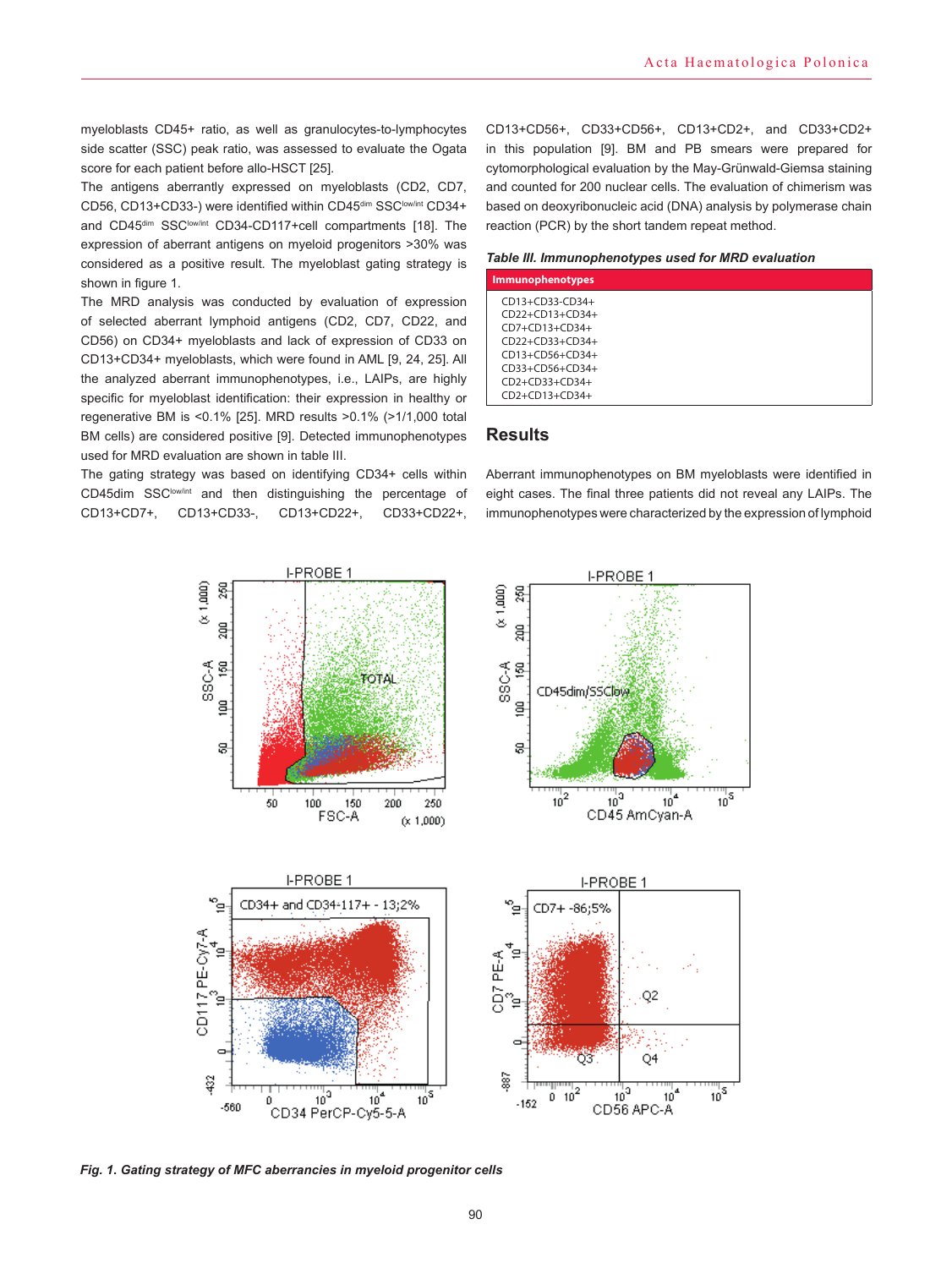lineage-specific antigens, viz., CD7 ( $n = 3$ ) and CD2 ( $n = 1$ ), or the presence of CD13+CD33 coexpression ( $n = 6$ ). Eight patients were MRD-positive before allo-SCT (median of MRD was 0.226; range: 0.12–4.79). All of them were MRD-negative at Day +30 after allo-SCT (median: 0.005; range: 0.001–0.079), which corresponds with full-donor chimerism at the second time point. The Ogata score was calculated for all patients before and at Day +30 after allo-SCT. This score was designed as a simple scoring system useful in screening for MDS. It evaluates the percentage of myeloblasts within all marrow cells, percentage of B-precursors within the CD34+ cell subset, ratio of CD45+ lymphocytes to CD45+ myeloblasts, and granulocyte-tolymphocyte SSC ratio. Results ≥2 indicate a diagnosis of MDS [17]. All studied cases indicated as MDS by the score before allo-SCT showed decreased value at Day +30 after transplantation. The study results are shown in table IV.

#### *Table IV. Study results*

## **Discussion**

Myeloablative allo-SCT procedure is applicable for patients without severe comorbidities. Thus, the development of reduced-intensity conditioning allo-SCT (RIC allo-SCT), which is characterized by less toxicity, is a more suitable option for patients with MDS who are usually in advanced age [26]. Relapse after allo-SCT is considered to be the major cause of death in this group of patients. This indicates the importance of MRD monitoring in posttransplant care, which helps to predict the relapse and decide on further therapeutic approaches [22, 27]. Single studies showing the utility of mutational status monitoring of *Wilms' Tumor 1* gene (*WT*1) after allo-SCT in patients with MDS have been conducted [28, 29]. These data are limited and the method is not widely used. Another study on a large population of patients with MDS has revealed that almost 80% of

| Patient number | Sex/age (years) | Disease status at allo-SCT | Detected immunophenotypes                                              | MRD/100 total BM before allo-SCT<br>(positive >0.1)  | +30 after allo-SCT (positive >0.1)<br>MRD/100 BM at Day | Ogata score before allo-SCT | Ogata score at Day<br>+30 after allo-SCT | Donor chimerism at Day<br>+30 after allo-SCT (%) |
|----------------|-----------------|----------------------------|------------------------------------------------------------------------|------------------------------------------------------|---------------------------------------------------------|-----------------------------|------------------------------------------|--------------------------------------------------|
| $\mathbf{1}$   | M/44            | MDS-EB-2                   | CD13+CD33-CD34+<br>CD13+CD56+CD34+<br>CD33+CD56+CD34+                  | $0.209 (+)$<br>$0.204 (+)$<br>$0.185 (+)$            | $0.048(-)$<br>$0.001(-)$<br>$0.001(-)$                  | 3                           | $\overline{2}$                           | 100                                              |
| $\overline{2}$ | F/46            | MDS-MLD                    | No immunophenotype detected                                            | $\overline{\phantom{a}}$                             | $\overline{\phantom{a}}$                                | $\overline{2}$              | $\mathbf{1}$                             | 100                                              |
| 3              | M/55            | MDS-MLD                    | CD7+CD13+CD34+<br>CD13+CD33-CD34+                                      | $0.461 (+)$<br>$0.198 (+)$                           | $0.015(-)$<br>$0.085(-)$                                | $\overline{3}$              | $\mathbf 0$                              | 100                                              |
| $\overline{4}$ | F/57            | MDS-EB-2                   | CD13+CD33-CD34+<br>CD13+CD56+CD34+                                     | $4.79(+)$<br>$0.51(+)$                               | $0.002(-)$<br>$0.003(-)$                                | $\overline{3}$              | $\overline{2}$                           | 100                                              |
| 5              | F/60            | MDS-MLD                    | No immunophenotype detected                                            | $\overline{\phantom{a}}$                             | $\overline{a}$                                          | 3                           | $\Omega$                                 | 100                                              |
| 6              | M/44            | MDS-MLD                    | No immunophenotype detected                                            | $\overline{\phantom{0}}$                             | $\overline{\phantom{0}}$                                | $\mathbf{1}$                | $\mathbf{1}$                             | 99                                               |
| $\overline{7}$ | M/64            | MDS-EB-2                   | CD13+CD33-CD34+<br>CD22+CD13+CD34+                                     | $0.45 (+)$<br>$0.183(+)$                             | $0.016(-)$<br>$0.005(-)$                                | $\overline{3}$              | $\mathbf 0$                              | 99                                               |
| 8              | M/40            | MDS-EB-2                   | CD7+CD13+CD34+<br>CD22+CD13+CD34+<br>CD22+CD33+CD34+                   | $2.62 (+)$<br>$0.992(+)$<br>$0.942 (+)$              | $0.003(-)$<br>$0.005(-)$<br>$0.008(-)$                  | 3                           | $\mathbf{1}$                             | 99                                               |
| 9              | M/57            | MDS-EB-1                   | CD7+CD13+CD34+<br>CD13+CD33-CD34+                                      | $0.645 (+)$<br>$0.19 (+)$                            | $0.079(-)$<br>$0.023(-)$                                | $\overline{2}$              | $\mathbf{1}$                             | 100                                              |
| 10             | M/53            | MDS-SLD                    | CD13+CD33-CD34+<br>CD22+CD13+CD34+                                     | $0.243(+)$<br>$0.204 (+)$                            | $0.001(-)$<br>$0.001(-)$                                | $\mathbf 0$                 | $\mathbf 0$                              | 100                                              |
| 11             | F/66            | MDS-SLD                    | CD22+CD13+CD34+<br>CD22+CD33+CD34+<br>CD2+CD13+CD34+<br>CD2+CD33+CD34+ | $0.112 (+)$<br>$0.37(+)$<br>$0.12 (+)$<br>$0.15 (+)$ | $0.008(-)$<br>$0.006(-)$<br>$0.005(-)$<br>$0.006(-)$    | $\mathbf{1}$                | $\overline{2}$                           | 100                                              |

*MDS-SLD – myelodysplastic syndrome with single lineage dysplasia; MDS-MLD – myelodysplastic syndrome with multilineage dysplasia; MDS-EB – myelodysplastic syndrome with excess; allo-SCT – allogeneic stem cell transplantation; MRD – minimal residual disease*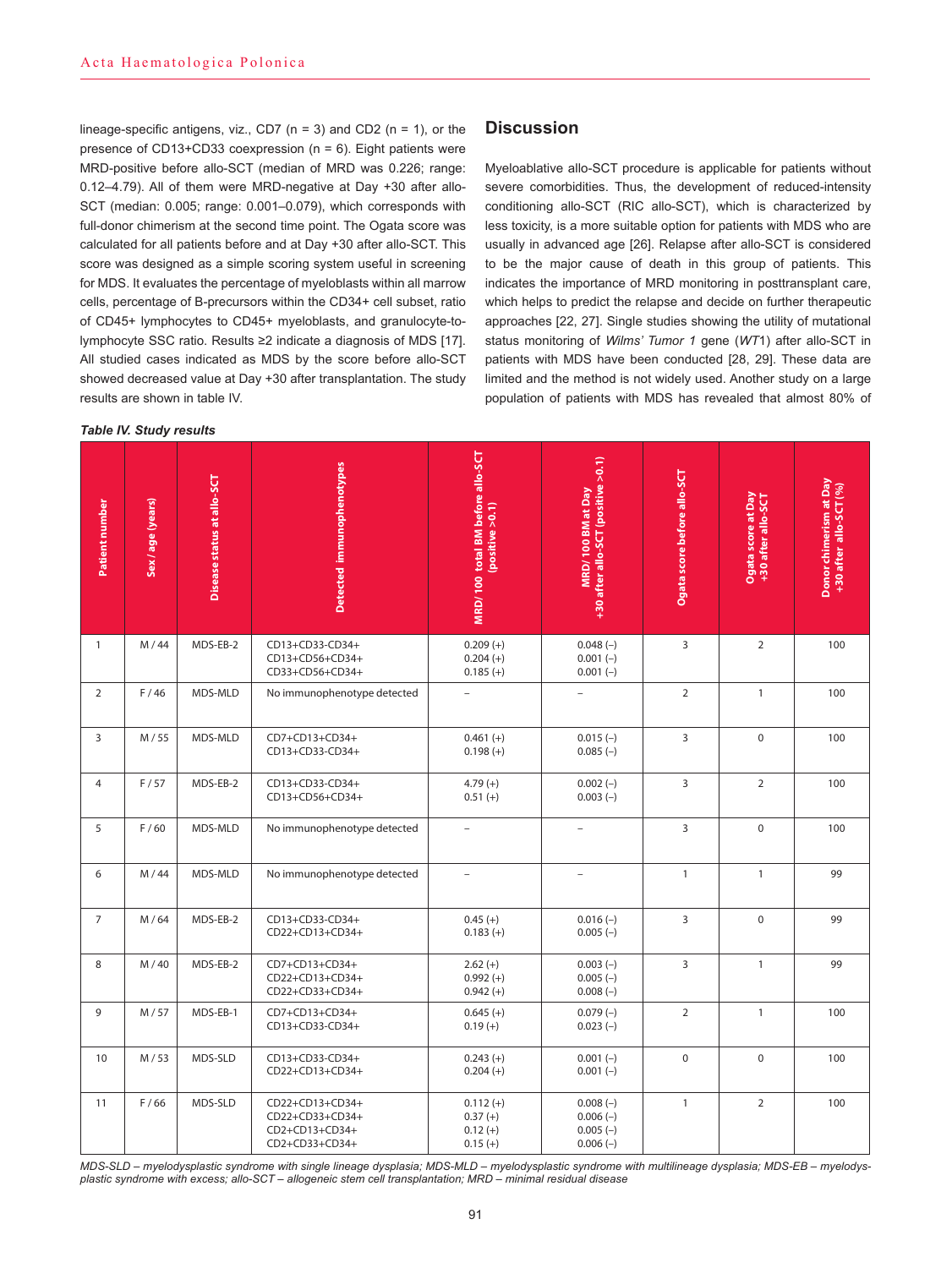patients have mutation in at least one of the 111 analyzed genes [30]. These data are promising; however, analysis of such a large number of genes in clinical practice raises difficulties. Monitoring of MRD with cytogenetics is also challenging since only 50% of patients reveal cytogenetic abnormalities [31]. MFC seems to give the opportunity to overcome these limitations. This precise method allows obtaining quantitative results in a relatively short time at lower costs [32]. The role of MFC in MRD monitoring in acute leukemias is well established, and the evaluation of immunophenotype is possible in > 90% patients [33]. The most widely used MFC approach of MRD evaluation is based on the identification of LAIPs. This method allows for the identification of expression of abnormal antigens on blasts, which are not detected or extremely rare (<0.1%) in healthy or regenerative BM.

The aberrancies may manifest as expression of different-lineagespecific antigens, asynchronous expression, and overexpression or loss of lineage-specific antigens [9, 34, 35]. Immunophenotypes identified in our study reveal the presence of CD2 and CD7, which are typical for T-lineage and are aberrantly expressed in cases with myelodysplasia or AML [19, 35, 36]. Data indicate that expression of CD7 on myeloblasts is frequently seen in cases of AML with Fms-like tyrosine kinase-3 internal tandem duplication (FLT3/ITD) and – through it – is associated with worse outcome [37]. The prognostic significance of CD7 expression on myeloblasts in MDS has also been evaluated; however, the results are divergent [38, 39]. Another study has shown that increase in CD7 and decrease in CD15 on CD34+ myeloblasts are seen in more advanced stages of the disease [40]. In our observation, CD7 is found in patients with different disease stages – MDS-MLD, MDS-EB-1, and MDS-EB-2. We have also found two immunophenotypes with expression of CD56, which is the aberrant feature in CD34+ cells. This aberrancy is also identified in cases of myelodysplasia [19]. Expression of this antigen on blasts is supposed to be associated with worse response to growth factors in lower-risk MDS [41]. CD56 is an antigen used for LAIP evaluation in patients with AML and seems to be associated with poor prognosis in certain AML subgroups [42, 43]. The most frequently seen immunophenotype identified in our analysis includes CD13+CD33 antigen combination, which can be found in progenitors, neutrophils, and monocytes in MDS and has been identified in LAIPs in AML [18, 19, 25, 44].

Several studies have assessed the impact of MRD status on the outcome in patients with acute leukemias treated with allo-SCT. It has been shown that patients transplanted for acute lymphocytic leukemia (ALL) who had positive MRD at transplant had higher relapse rate and shorter progression-free survival [45]. Higher incidence of relapse and death after allo-SCT is also seen in MRD-positive patients transplanted in complete remission of AML [46]. Available data suggest that patients with MDS and positive MRD at the time of transplantation are characterized by worse posttransplant outcome; however, it differs depending on the type of applied conditioning regimen [22]. All of our patients with identified immunophenotypes were MRD positive at the time of allo-SCT; one of them died because of acute graft versus host disease (aGvHD) and one because of chronic graft versus host disease (cGvHD). One patient relapsed early after allo-SCT; however, none of the identified immunophenotypes before transplantation was detected at the relapse (data not shown). Limited data of monitoring MRD after allo-SCT in patients with MDS suggest that the outcome of patients is better when the MRD value is lower at Day +100 after allo-SCT [23]. All of our patients with identified immunophenotypes had negative MRD at Day +30 after allo-SCT, which corresponded with 100% chimerism detected in most of cases.

We also evaluated the Ogata score before and at Day +30 after allo-SCT. Several studies analyzed the score's utility as a diagnostic tool for MDS; however, they demonstrated its limitation [17, 19, 47]. There are no data of application of this score after allo-SCT. In eight of our cases, the results obtained before allo-SCT indicated MDS diagnosis (the value was ≥2). All of these eight results decreased when evaluated at Day +30 after allo-SCT. This may be associated with eradication of the clonal population of MDS in the BM, which seems to be confirmed by full-donor chimerism in these cases.

## **Conclusions**

In our opinion, MFC may be a useful tool for evaluation of LAIPs and monitoring of MRD in patients with MDS qualified to allo-SCT. We would like to emphasize that this study is a pilot project in this field. The obtained results suggest the need for further observation and assessment of MRD at subsequent time points after allo-SCT in larger populations. Further studies on standardization of MFC application in MDS are needed.

#### *Authors' contributions*

GH, JDS, KC, KWP – design of the study. AWK, PZ, KW, DK, IGW, AK – data collection. JDS, KWP – data analysis. KWP, JDS – review of the literature. KWP, GH – writing manuscript. All authors – final approval.

#### *Conflict of interest*

The authors have no competing interest.

#### *Financial support*

The project was funded by Silesian Medical University, Katowice, Poland (project number: KNW-1-129/N/6/K).

#### *Ethics*

The work described in this article has been carried out in accordance with The Code of Ethics of the World Medical Association (Declaration of Helsinki) for experiments involving humans; EU Directive 2010/63/ EU for animal experiments; Uniform requirements for manuscripts submitted to biomedical journals.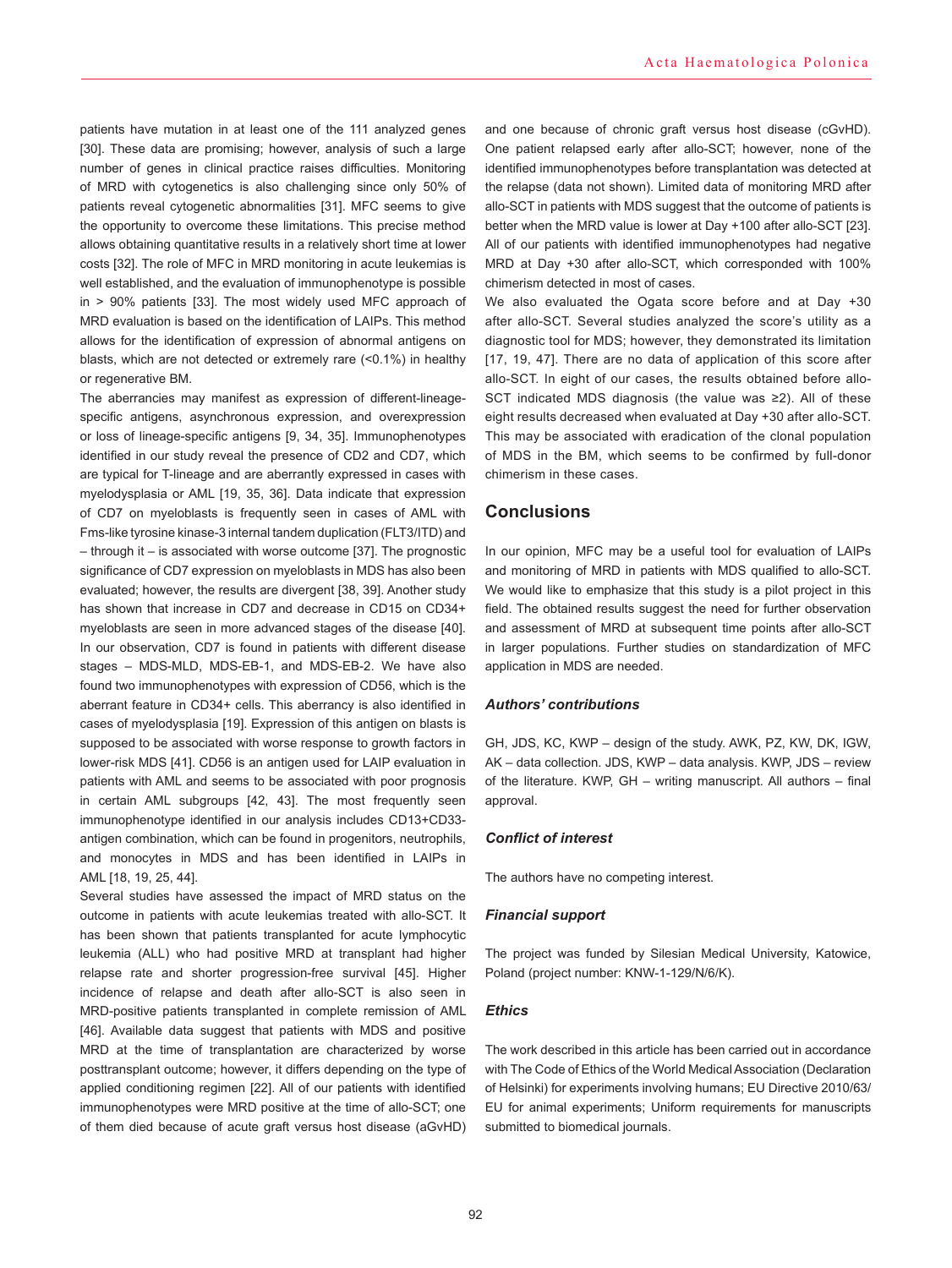## **References**

- [1] Arber DA, Orazi A, Hasserjian A, et al. The 2016 revision to the World Health Organization classification of myeloid neoplasms and acute leukemia. Blood 2016;127:2391–405.
- [2] Wong AK, Fang B, Zhang L, Guo X, Lee S, Schreck R. Loss of the Y chromosome: an age-related or clonal phenomenon in acute myelogenous leukemia/myelodysplastic syndrome? Arch Pathol Lab Med 2008;132:1329–32.
- [3] Montalban-Bravo G, Garcia-Manero G. Myelodysplastic syndromes: 2018 update on diagnosis, risk-stratification and management. Am J Hematol 2018;93:129–47.
- [4] Fenaux P, Ades L. How we treat lower-risk myelodysplastic syndromes. Blood 2013;121:4280–6.
- [5] Gaballa MR, Besa EC. Myelodysplastic syndromes with 5q deletion: pathophysiology and role of lenalidomide. Ann Hematol 2014;93:723–33.
- [6] Sekeres MA, Cutler C. How we treat higher-risk myelodysplastic syndromes. Blood 2014;123:829–36.
- [7] Kern W, Bacher U, Haferlach C, Schnittger S, Haferlach T. The role of multiparameter flow cytometry for disease monitoring in AML. Best Pract Res Clin Haematol 2010;23:379–90.
- [8] San Miguel JF, Vidriales MB, Lopez-Berges C, et al. Early immunophenotypical evaluation of minimal residual disease in acute myeloid leukemia identifies different patient risk groups and may contribute to postinduction treatment stratification. Blood 2001;98:1746–51.
- [9] Schuurhuis GJ, Heuser M, Freeman S, et al. Minimal/measurable residual disease in AML: a consensus document from the European LeukemiaNet MRD Working Party. Blood 2018;131:1275–91.
- [10] Borowitz MJ, Guenther KL, Shults KE, Stelzer GT. Immunophenotyping of acute leukemia by flow cytometric analysis. Use of CD45 and right- -angle light scatter to gate on leukemic blasts in three-color analysis. Am J Clin Pathol 1993;100:534–40.
- [11] Terstappen LW, Levin J. Bone marrow cell differential counts obtained by multidimensional flow cytometry. Blood Cells 1992;18:311–30.
- [12] Terstappen LW, Loken MR. Myeloid cell differentiation in normal bone marrow and acute leukemia assessed by multi-dimensional flow cytometry. Anal Cell Pathol 1990; 2:229–40.
- [13] Campana D, Coustan-Smith E. Detection of minimal residual disease in acute leukemia by flow cytometry. Cytometry 1999;38:139–52.
- [14] Kern W, Haferlach C, Schnittger S, Haferlach T. Clinical utility of multiparameter flow cytometry in the diagnosis of 1013 patients with suspected myelodysplastic syndrome: correlation of cytomorphology, cytogenetics, and clinical data. Cancer 2010;116:4549–63.
- [15] van de Loosdrecht AA, Westers TM, Westra AH, Drager AM, van den Velden VH, Ossenkoppele GJ. Identification of distinct prognostic subgroups in low- and intermediate-1-risk myelodysplastic syndromes by flow cytometry. Blood 2008;111:1067–77.
- [16] Malcovati L, Della Porta MG, Lunghi M, et al. Flow cytometry evaluation of erythroid and myeloid dysplasia in patients with myelodysplastic syndromes. Leukemia 2005;19:776–83.
- [17] Ogata K, Kishikawa Y, Satoh C, Tamura H, Dan K, Hayashi A. Diagnostic application of flow cytometric characteristics of CD34+ cells in low grade myelodysplastic syndromes. Blood 2006;108:1037–44.
- [18] Westers TM, Ireland R, Kern W, et al. Standardization of flow cytometry in myelodysplastic syndromes: a report from an international consortium and the European LeukemiaNet Working Group. Leukemia 2012;26:1730–41.
- [19] Porwit A, van de Loosdrecht AA, Bettelheim P, et al. Revising guidelines for integration of flow cytometry results in the WHO classification of myelodysplastic syndromes-proposal from the International/ European LeukemiaNet Working Group for Flow Cytometry in MDS. Leukemia 2014;28:1793–8.
- [20] Platzbecker U, Wermke M, Radke J, et al. Azacitidine for treatment of imminent relapse in MDS or AML patients after allogeneic HSCT: results of the RELAZA trial. Leukemia 2012;26:381–9.
- [21] Mo XD, Qin YZ, Zhang XH, et al. Minimal residual disease monitoring and preemptive immunotherapy in myelodysplastic syndrome after allogeneic hematopoietic stem cell transplantation. Ann Hematol 2016;95:1233–40.
- [22] Festuccia M, Deeg HJ, Gooley TA, et al. Minimal identifiable disease and the role of conditioning intensity in hematopoietic cell transplantation for myelodysplastic syndrome and acute myelogenous leukemia evolving from myelodysplastic syndrome. Biol Blood Marrow Transplant 2016;22:1227–33.
- [23] Bernal T, Diez-Campelo M, Godoy V, et al. Role of minimal residual disease and chimerism after reduced-intensity and myeloablative allo-transplantation in acute myeloid leukemia and high-risk myelodysplastic syndrome. Leuk Res 2014;38:551–6.
- [24] Holowiecki J, Krawczyk-Kulis M, Giebel S, et al. Status of minimal residual disease after induction predicts outcome in both standard and highrisk Ph-negative adult acute lymphoblastic leukemia. The Polish Adult Leukemia Group ALL4-2002 MRD study. Br J Haematol 2008;142:227–37.
- [25] Olaru D, Campos L, Flandrin P, et al. Multiparametric analysis of normal and postchemotherapy bone marrow: implication of the detection of leukemia-associated immunophenotypes. Cytometry B Clin Cytom 2008;74:17–24.
- [26] Zeng W, Huang L, Meng F, Liu Z, Zhou J, Sun H. Reduced-intensity and myeloablative conditioning allogeneic hematopoietic stem cell transplantation in patients with acute myeloid leukemia and myelodysplastic syndrome: a meta-analysis and systematic review. Int J Clin Exp Med 2014;7:4357–68.
- [27] Bacher U, Talano JA, Bishop MR. Monitoring and prevention of relapse after allogeneic hematopoietic cell transplantation for myeloid malignancies. Biol Blood Marrow Transplant 2012;18(1 Suppl):S62–73.
- [28] Christopeit M, Kröger N, Haferlach T, Bacher U. Relapse assessment following allogeneic SCT in patients with MDS and AML. Ann Hematol 2014;93:1097–1110.
- [29] Rautenberg C, Pechtel S, Hildebrandt B, et al. Wilms' Tumor 1 gene expression using standardized European LeukemiaNet – certified assay compared to other methods for detection of minimal residual disease in myelodysplastic syndrome and acute myelogenous leukemia after allogeneic blood stem cell transplantation. Biol Blood Marrow Transplant 2018;24:2337–43
- [30] Papaemmanuil E, Gerstung M, Malcovati L, et al. Clinical and biological implications of driver mutations in myelodysplastic syndromes. Blood 2013;122:3616–27.